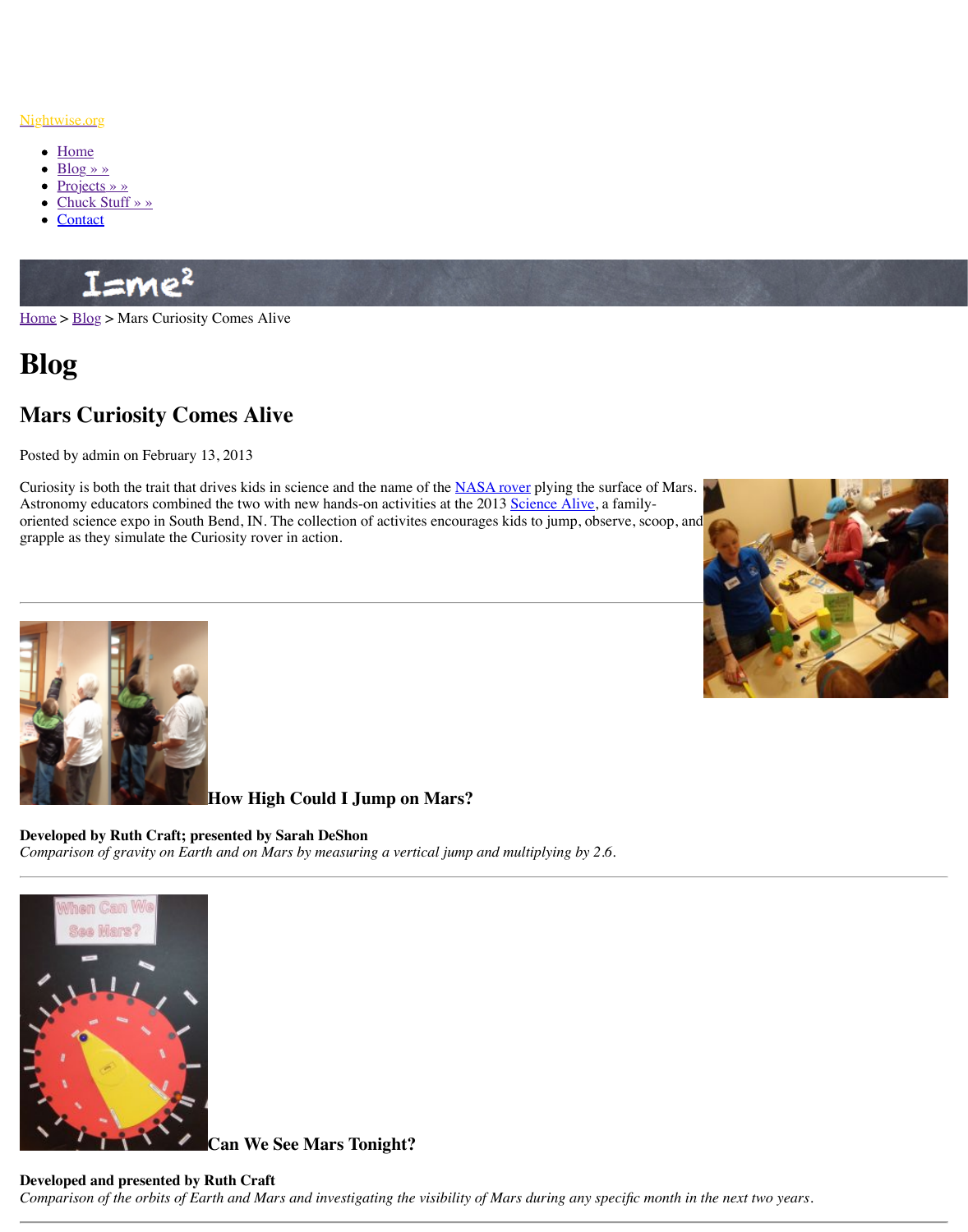

# **What is Curiosity Looking For?**

### **[Developed by Ruth Craft; pre](http://www.nightwise.org/files/7313/6175/6416/sci-alive-scopes.jpg)sented by Ruth Neiboer**

A simulation of Curiosity's sifting of sand to find anomalies and further examination of finding *beads) and then took them home to investigate them by placing them in water overnight.*

Descriptions for the *Science Alive! Explore Mars!* activities are courtesy of Ruth Craft. Ast [Michiana Astronomical Society](http://www.nightwise.org/files/5113/6175/6371/sci-alive-robot.jpg).



#### « Previous » Next » Next » Next » Next » Next » Next » Next » Next » Next » Next » Next » Next » Next » Next » Next » Next » Next » Next » Next » Next » Next » Next » Next » Next » Next » Next » Next » Next » Next » Next »

#### **Comments:**

[Posted by Krystal Puga on Jun 3rd, 20](http://www.nightwise.org/files/8413/6175/6400/sci-alive-scoop.jpg)14 Hello,

My name is Krystal Puga, I am the Vice President and STEM coordinator of the Los Angele

We are getting ready to host a STEM Initiative: Mars Day on July 19th to celebrate the anniv oriented hands-on activity based event similar to "Science Alive"

[I am very interested in doing an](http://www.michiana-astro.org/) activity similar to "Can We See Mars Tonight?" and was hope the great work she has already done to develop this activity.